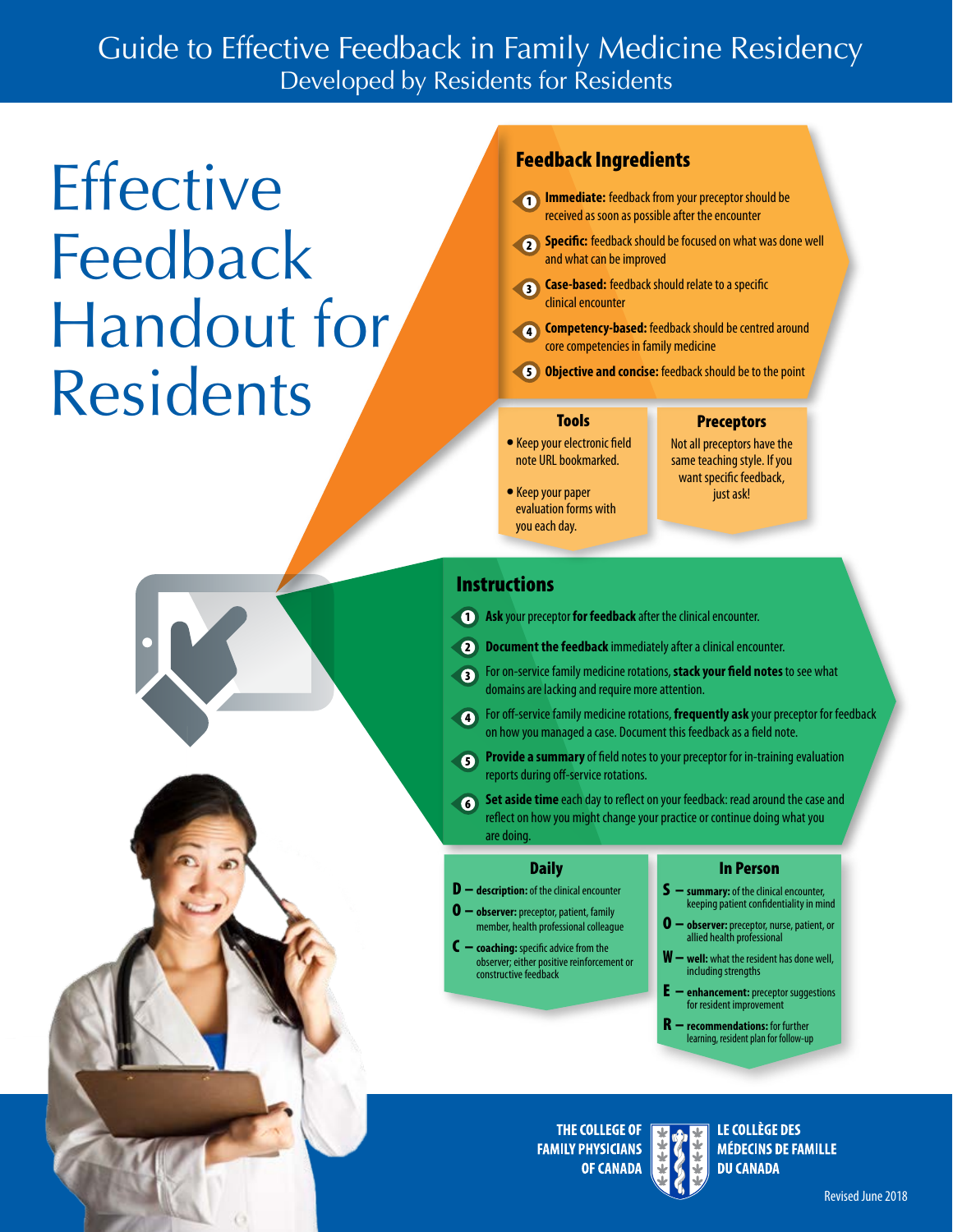# An **Introduction** in Family Medicine **Training**

## **What are field notes and** to Feedback **why are they important in residency?**

A field note is written feedback that you receive after observation of your interactions with a patient and/or family member, health professional, or team members, or during discussions with the preceptor. You may also receive feedback about written communications, presentations, clinical skills, or procedures. Field notes serve as a reminder of skills you have acquired and skills that may require further development throughout your residency training.

#### **How do I ask for feedback?**

Your preceptor will appreciate advance notice that you are seeking observer feedback on specific skills. Select a confidential setting and make sure that you and your observer have sufficient time for the feedback session, which should take no longer than a couple of minutes. Be flexible if the time or location changes due to clinical activities or commitments. If the space and time are not available immediately, invite the observer to provide feedback at a later date or time. Follow up with the preceptor in a timely fashion if feedback is not given immediately.

#### **How do I prepare for a feedback session?**

Prior to meeting with your preceptor, reflect on your clinical encounters and prepare a list of what you did well and what you feel requires further improvement. Highlight specific examples during your feedback meeting. What challenges did you face? What would you do differently? How can your preceptor support you in meeting your learning needs? Bring these ideas to your feedback session.

#### **What do I do with positive feedback?**

Positive feedback is intended to reinforce behaviours and skills essential for practice. Take note of what behaviour and skills you have acquired and are expected to maintain throughout your practice and career.

#### **What do I do with constructive feedback I receive?**

It is normal to have skills that require improvement during residency. When you receive constructive feedback, ensure that it is specific and that you understand the behaviour or skill that requires improvement. Don't be afraid to ask your preceptor for clarification. After you receive feedback, make a plan to work on the identified skills and schedule a time to reassess the skill at a later date.

Some residents may take feedback personally. Feedback is intended to facilitate the development of specific skills, behaviours, and competencies. It is important to avoid becoming defensive, assigning blame elsewhere, or taking the feedback personally. If you feel the feedback you received is not appropriate, talk with your faculty advisor, chief resident, or program director.

#### **For references, please visit:** <www.cfpc.ca/sectionofresidents>

#### **Acknowledgements**

This document was created by Section of Residents Council members from across 17 family medicine residency programs, led by the Council Executive Dr Jaspreet Mangat, Dr Emy Martineau-Rheault, Dr Kyle MacDonald, and Dr Jemy Joseph. Input for this document was provided by family medicine program directors and the following CFPC committees and individuals were consulted: Working Group on the Certification Process, Postgraduate Education Committee Chair, Section of Teachers Council Chair, Accreditation Committee Chair, and Board of Examiners Chair.

#### © 2016 The College of Family Physicians of Canada

All rights reserved. This material may be reproduced in full for educational, personal, and non-commercial use only, with attribution provided according to the citation information below. For all other uses permission must be acquired from the College of Family Physicians of Canada. Suggested citation: College of Family Physicians of Canada. *Guide to Effective Feedback in Family Medicine Residency.* Mississauga, ON: College of Family Physicians of Canada; 2016.